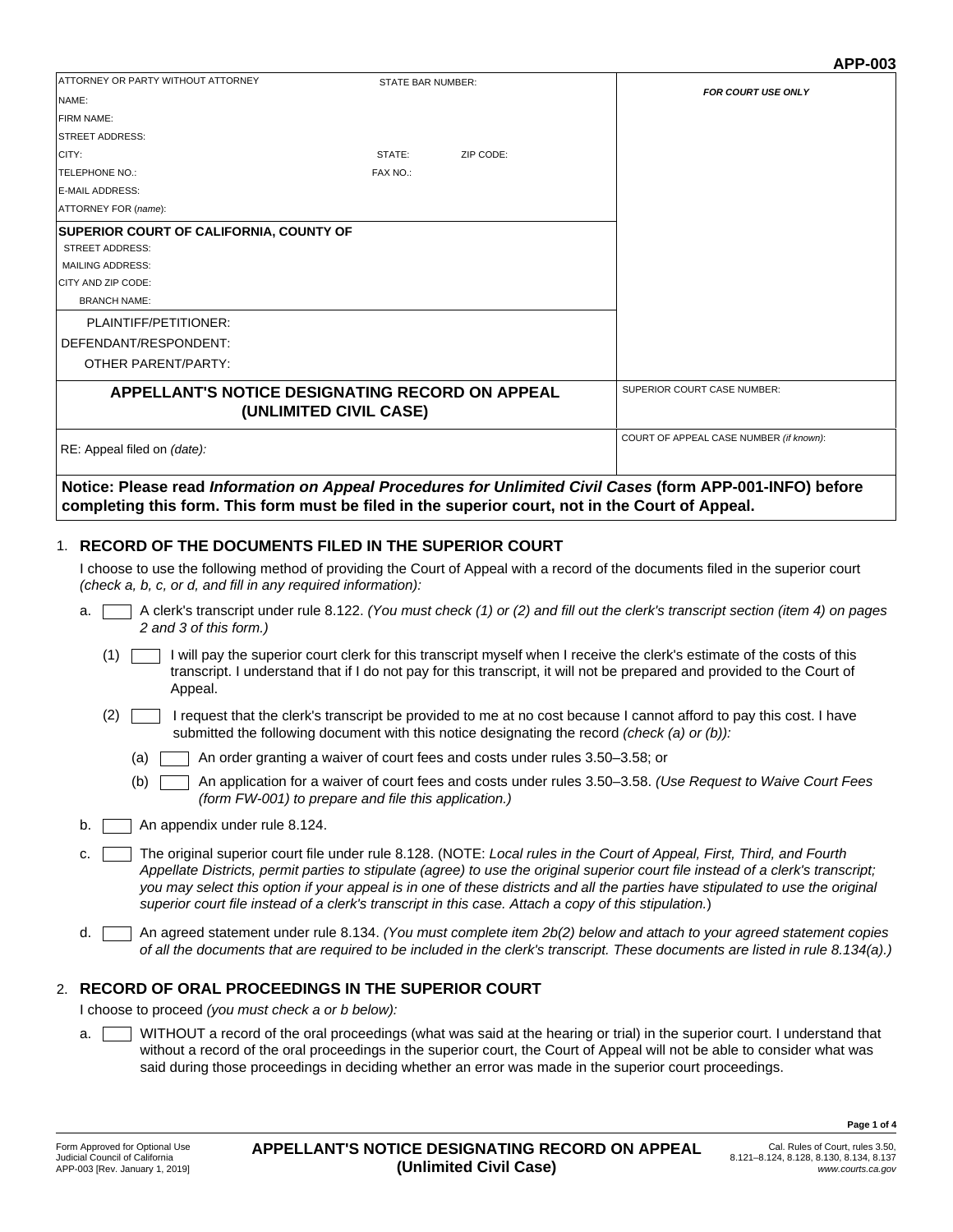|                                                                                                                                                                                                                                                                                                                                                                                                         | APP-003                            |
|---------------------------------------------------------------------------------------------------------------------------------------------------------------------------------------------------------------------------------------------------------------------------------------------------------------------------------------------------------------------------------------------------------|------------------------------------|
| <b>CASE NAME:</b>                                                                                                                                                                                                                                                                                                                                                                                       | <b>SUPERIOR COURT CASE NUMBER:</b> |
| 2. b.<br>WITH the following record of the oral proceedings in the superior court (you must check $(1)$ , $(2)$ , or $(3)$ below):                                                                                                                                                                                                                                                                       |                                    |
| (1)<br>A reporter's transcript under rule 8.130. (You must fill out the reporter's transcript section (item 5) on pages 3 and 4<br>of this form.) I have (check all that apply):                                                                                                                                                                                                                        |                                    |
| Deposited with the superior court clerk the approximate cost of preparing the transcript by including the deposit<br>(a)<br>with this notice as provided in rule $8.130(b)(1)$ .                                                                                                                                                                                                                        |                                    |
| (b)<br>Attached a copy of a Transcript Reimbursement Fund application filed under rule 8.130(c)(1).                                                                                                                                                                                                                                                                                                     |                                    |
| (c)<br>Attached the reporter's written waiver of a deposit under rule $8.130(b)(3)(A)$ for (check either (i) or (ii)):                                                                                                                                                                                                                                                                                  |                                    |
| (i)<br>all of the designated proceedings.<br>part of the designated proceedings.<br>(ii)                                                                                                                                                                                                                                                                                                                |                                    |
| Attached a certified transcript under rule 8.130(b)(3)(C).<br>(d)                                                                                                                                                                                                                                                                                                                                       |                                    |
| (2)<br>An agreed statement. (Check and complete either (a) or (b) below.)                                                                                                                                                                                                                                                                                                                               |                                    |
| I have attached an agreed statement to this notice.<br>(a)                                                                                                                                                                                                                                                                                                                                              |                                    |
| (b)<br>All the parties have stipulated (agreed) in writing to try to agree on a statement. (You must attach a copy of this<br>stipulation to this notice.) I understand that, within 40 days after I file the notice of appeal, I must file either the<br>agreed statement or a notice indicating the parties were unable to agree on a statement and a new notice<br>designating the record on appeal. |                                    |
| A settled statement under rule 8.137. (You must check (a), (b), or (c) below, and fill out the settled statement<br>(3)<br>section (item 6) on page 4.)                                                                                                                                                                                                                                                 |                                    |
| (a)<br>The oral proceedings in the superior court were not reported by a court reporter.                                                                                                                                                                                                                                                                                                                |                                    |
| (b)<br>The oral proceedings in the superior court were reported by a court reporter, but I have an order waiving fees<br>and costs.                                                                                                                                                                                                                                                                     |                                    |
| (c)<br>I am asking to use a settled statement for reasons other than those listed in (a) or (b). (You must serve and file<br>the motion required under rule 8.137(b) at the same time that you file this form. You may use form APP-025 to<br>prepare the motion.)                                                                                                                                      |                                    |
| 3. RECORD OF AN ADMINISTRATIVE PROCEEDING TO BE TRANSMITTED TO THE COURT OF APPEAL                                                                                                                                                                                                                                                                                                                      |                                    |
| I request that the clerk transmit to the Court of Appeal under rule 8.123 the record of the following administrative proceeding<br>that was admitted into evidence, refused, or lodged in the superior court (give the title and date or dates of the administrative<br>proceeding):                                                                                                                    |                                    |

**Title of Administrative Proceeding Date of Dates Date or Dates** 

### 4. **NOTICE DESIGNATING CLERK'S TRANSCRIPT**

*(You must complete this section if you checked item 1a above indicating that you choose to use a clerk's transcript as the record of the documents filed in the superior court.)*

a. Required documents. The clerk will automatically include the following items in the clerk's transcript, but you must provide the date each document was filed, or if that is not available, the date the document was signed.

|     | <b>Document Title and Description</b>                                                                                                                                                | Date of Filing |  |
|-----|--------------------------------------------------------------------------------------------------------------------------------------------------------------------------------------|----------------|--|
| (1) | Notice of appeal                                                                                                                                                                     |                |  |
| (2) | Notice designating record on appeal (this document)                                                                                                                                  |                |  |
| (3) | Judgment or order appealed from                                                                                                                                                      |                |  |
| (4) | Notice of entry of judgment <i>(if any)</i>                                                                                                                                          |                |  |
| (5) | Notice of intention to move for new trial or motion to vacate the judgment, for judgment<br>notwithstanding the verdict, or for reconsideration of an appealed order <i>(if any)</i> |                |  |

- Ruling on one or more of the items listed in (5) (6)
- Register of actions or docket *(if any)* (7)

'n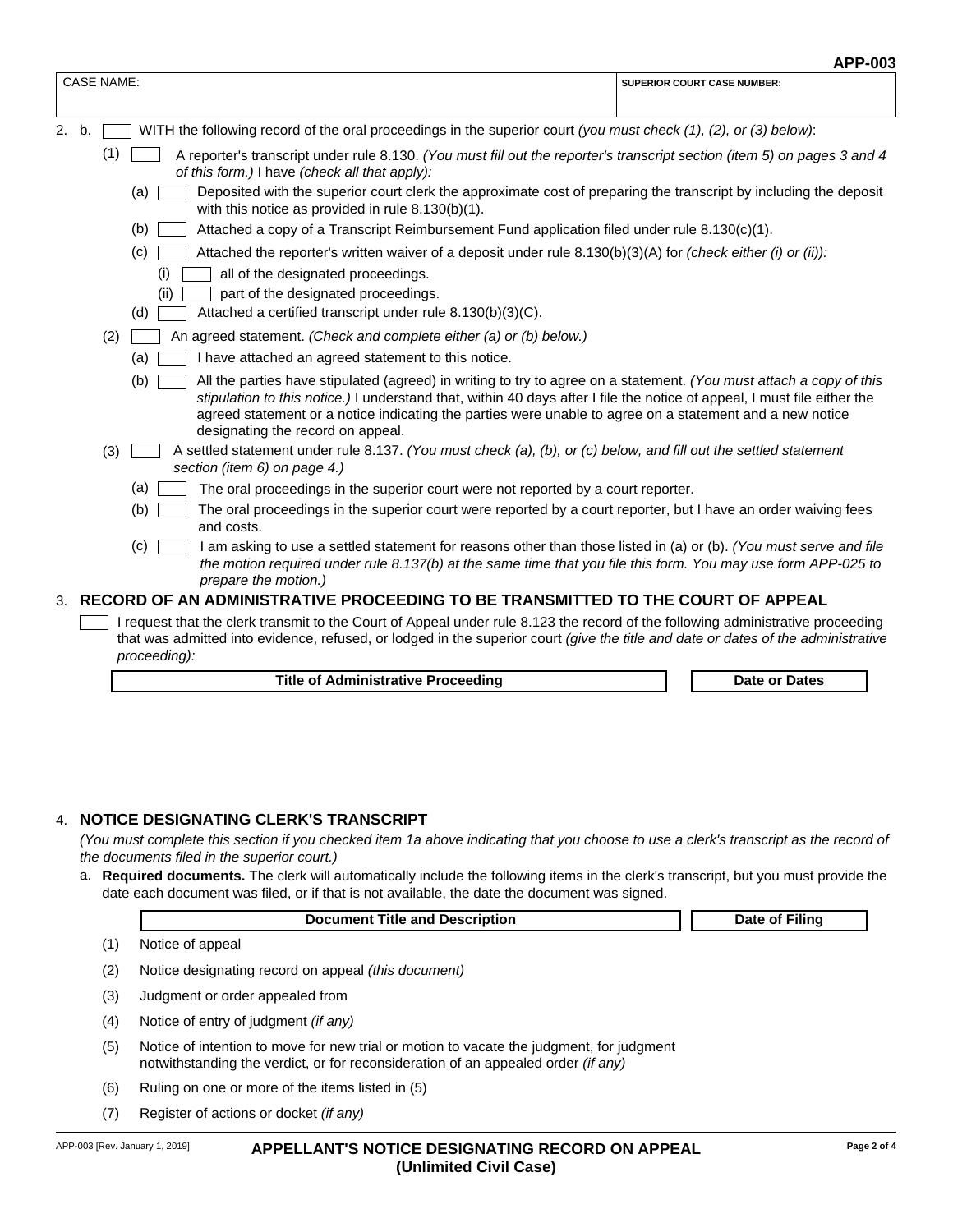| $\sim$<br>NAME.<br>$\mathbf{A}$ | COUR <sup>-</sup><br>T NUMBER:<br>SU<br>ERIOR.<br>. . A.S |  |  |
|---------------------------------|-----------------------------------------------------------|--|--|
|                                 |                                                           |  |  |

# 4. **NOTICE DESIGNATING CLERK'S TRANSCRIPT**

b. **Additional documents.** *(If you want any documents from the superior court proceeding in addition to the items listed in 4a. above to be included in the clerk's transcript, you must identify those documents here.)*

I request that the clerk include in the transcript the following documents that were filed in the superior court proceeding. *(You must identify each document you want included by its title and provide the date it was filed or, if that is not available, the date the document was signed.)*

|      | <b>Document Title and Description</b> | Date of Filing |
|------|---------------------------------------|----------------|
| (8)  |                                       |                |
| (9)  |                                       |                |
| (10) |                                       |                |
| (11) |                                       |                |
|      |                                       |                |

See additional pages. (*Check here if you need more space to list additional documents. List these documents on a separate page or pages labeled "Attachment 4b," and start with number (12).)*

c. **Exhibits to be included in clerk's transcript**

I request that the clerk include in the transcript the following exhibits that were admitted in evidence, refused, or lodged in the superior court. *(For each exhibit, give the exhibit number, such as Plaintiff's #1 or Defendant's A, and a brief description of the exhibit. Indicate whether or not the court admitted the exhibit into evidence. If the superior court has returned a designated exhibit to a party, the party in possession of the exhibit must deliver it to the superior court clerk within 10 days after service of this notice designating the record. (Rule 8.122(a)(3).))*



# **NOTICE DESIGNATING REPORTER'S TRANSCRIPT**  5.

*You must complete both a and b in this section if you checked item 2b(1) above indicating that you choose to use a reporter's transcript as the record of the oral proceedings in the superior court. Please remember that you must pay for the cost of preparing the reporter's transcript.*

### a. **Format of the reporter's transcript**

I request that the reporters provide *(check one):* 

- My copy of the reporter's transcript in electronic format. (1)
- My copy of the reporter's transcript in paper format. (2)
- My copy of the reporter's transcript in electronic format and a second copy in paper format.  $(3)$

*(Code Civ. Proc., § 271.)*